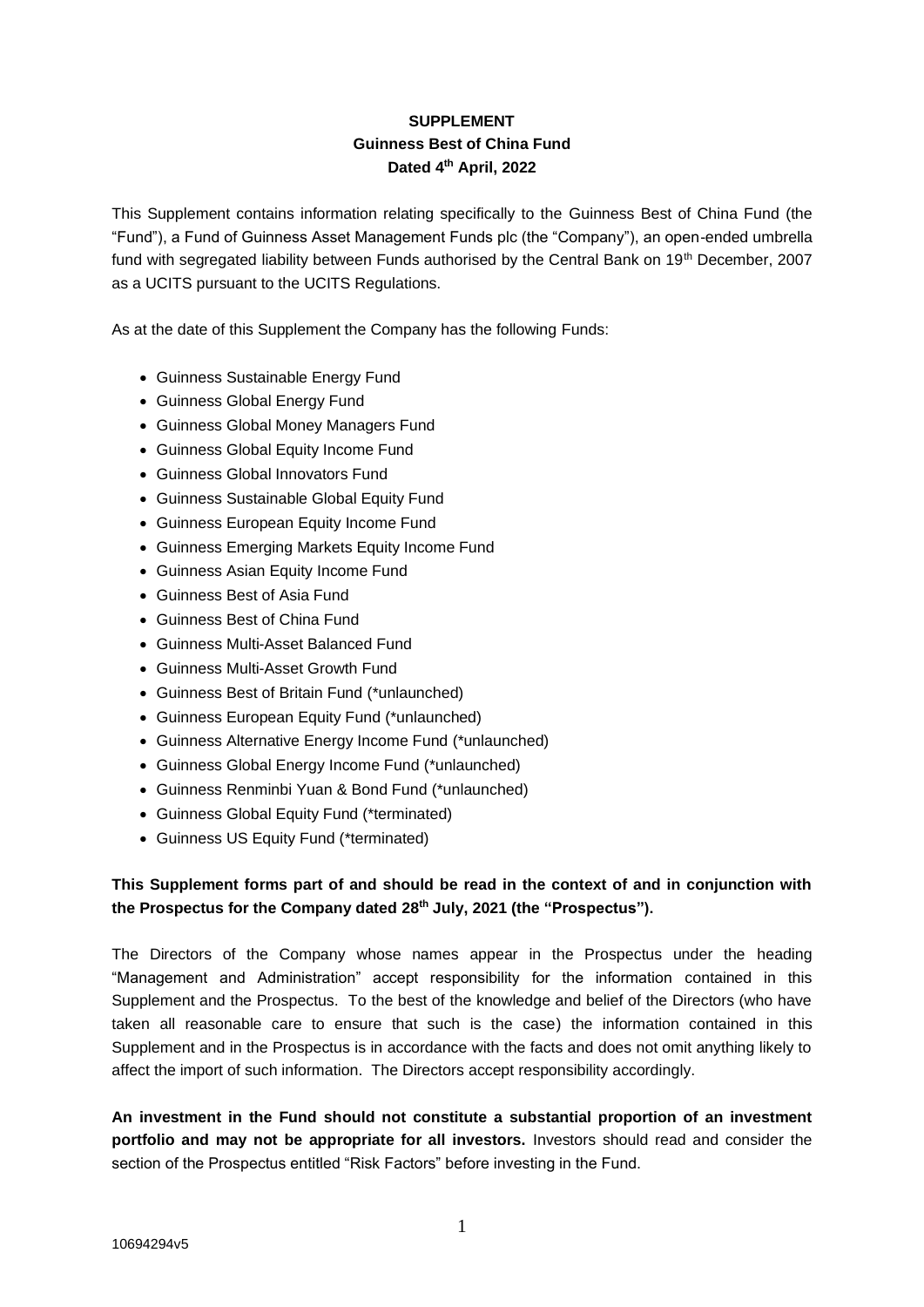**The Fund may invest substantially in deposits and/or in money market instruments. An investment in the Fund is neither insured nor guaranteed by any government, government agencies or instrumentalities or any bank guarantee fund. Shares of the Fund are not deposits or obligations of, or guaranteed or endorsed by, any bank and the amount invested in Shares may fluctuate up and/or down.**

**Profile of a Typical Investor: Investment in the Fund is suitable only for those persons and institutions for whom such investment does not represent a complete investment program, who understand the degree of risk involved (as detailed under the section of the Prospectus and Supplement headed "Risk Factors"), can tolerate a medium level of volatility and believe that the investment is suitable based upon investment objective and finance needs. Investment in the Fund should be viewed as medium to long term.** 

#### **1. Interpretation**

The expressions below shall have the following meanings:

- "Business Day" means any day (except Saturday or Sunday) on which banks in Dublin and London are generally open for business or such other day or days as may be determined by the Directors and notified to Shareholders. For the avoidance of doubt, a day during which banks in Ireland are closed due to red weather warnings issued by the Met Éireann will not be a Business Day unless the Directors determine otherwise.
- "Dealing Day" means each Business Day or such other day or days as may be determined by the Directors and notified to Shareholders in advance provided that there shall be at least one Dealing Day every fortnight.
- "Dealing Deadline" means 3.00 p.m. Irish time on each Dealing Day or such other time as the Directors may determine and notify in advance to Shareholders provided always that the Dealing Deadline is no later than the Valuation Point.
- "Valuation Point" means 11.00 p.m. (Irish time) on each Dealing Day.
- "China Markets" means a financial market of China to include, but not limited to, the Hong Kong Stock Exchange, the Shanghai Stock Exchange and the Shenzhen Stock Exchange.

All other defined terms used in this Supplement shall have the same meaning as in the Prospectus.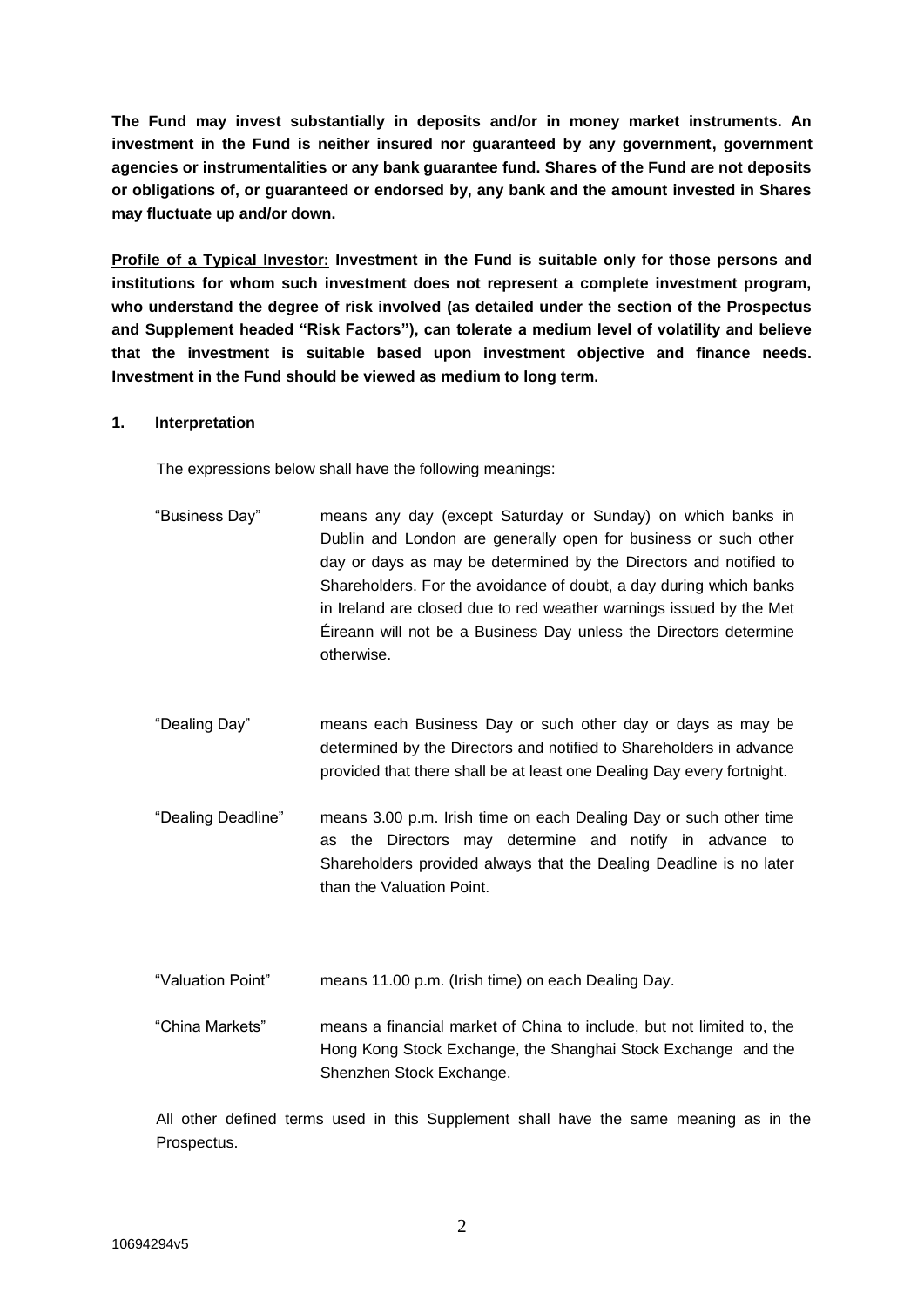## **2. Base Currency**

The Base Currency shall be US\$.

### **3. Classes**

The Company has established the following Classes:

| <b>Class</b>             | <b>Minimum</b><br><b>Subscription</b><br>(*Initial<br>Subscription) | <b>Management</b><br><b>Fee</b><br>Tier 1 fee rate<br>$(*Up to)$ | <b>Management Fee</b><br>Tier 2 fee rate<br>$(*Up to)$ |
|--------------------------|---------------------------------------------------------------------|------------------------------------------------------------------|--------------------------------------------------------|
| Class C GBP Accumulation | Nil                                                                 | 1.99%                                                            | 1.75%                                                  |
| Class C EUR Accumulation | Nil                                                                 | 1.99%                                                            | 1.75%                                                  |
| Class C USD Accumulation | Nil                                                                 | 1.99%                                                            | 1.75%                                                  |
| <b>USD Accumulation</b>  | US\$10 million                                                      | 0.89%                                                            | 0.89%                                                  |
| Class Y GBP Accumulation | Nil                                                                 | 0.89%                                                            | 0.75%                                                  |
| Class Y EUR Accumulation | Nil                                                                 | 0.89%                                                            | 0.75%                                                  |
| Class Y USD Accumulation | Nil                                                                 | 0.89%                                                            | 0.75%                                                  |
| Class Z GBP Accumulation | Nil                                                                 | 0.35%                                                            | 0.35%                                                  |

The Tier 1 fee rate applies to the Fund Net Asset Value up to the Tier 1 value. The Tier 1 value shall not exceed \$500 million.

When the Fund Net Asset Value exceeds the Tier 1 value the Tier 2 fee rate applies to the excess of the Net Asset Value above the Tier 1 value.

#### *Share Class Descriptions*

The below provides a description of the typical type of investor the Company, in conjunction with the Distributor, would expect to invest into each Share Class. These are not exhaustive descriptions. There are a wide range of valid reasons why an investor might be in a particular Share Class.

**Class C Shares**: **(Advised Platform Investors)** For investors whose financial intermediaries and/or platforms do not charge investors directly for the services they provide; commissions, rebates, platform and other fees may be paid by the Investment Manager where agreed with the relevant intermediary and/or platform and in accordance with applicable law.

**Class I Shares: (Institutional Shares)** For investors who can make an initial investment equal to or greater than US\$10 million; a rebate may be paid by the Investment Manager where agreed and in accordance with applicable law.

**Class Y Shares: (Clean Fee Shares)** For investors where there is no arrangement for rebates or commissions to be paid from the Investment Manager. This share class is only available to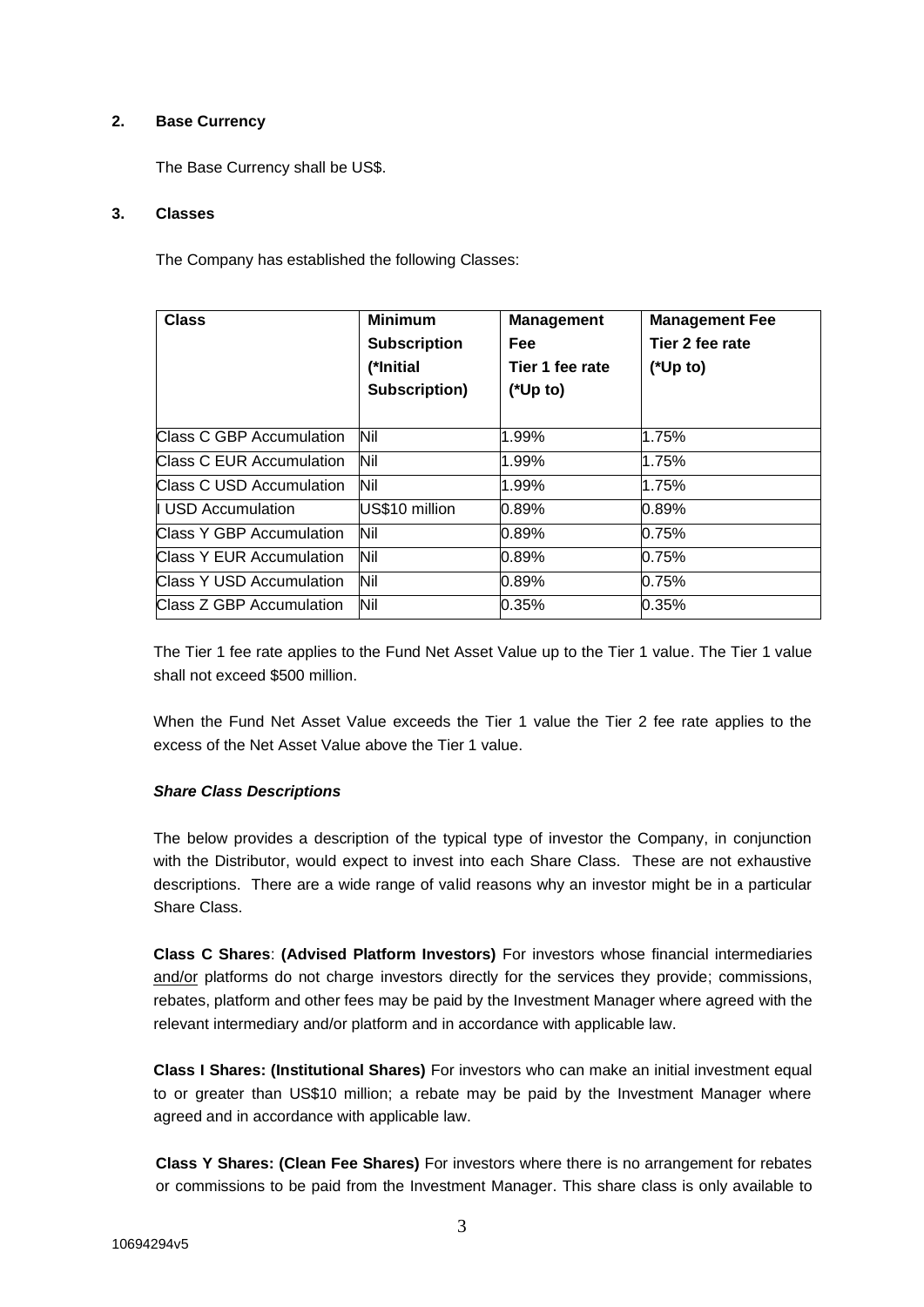EU investors who invest via a financial Intermediary if that financial intermediary is prohibited by the local laws or regulations applicable to them to receive and/or retain any commissions or other non-monetary benefits or who are approved by the Investment Manager or based on contractual arrangements with their clients.

**Class Z Shares**: (**Founder Shares)** For those founder shareholders who subscribe as part of the initial offer of the Class Z Shares, or unless otherwise explicitly agreed in writing with the Investment Manager.

#### **4. Fees and Expenses**

All or part of the fees and expenses of the Fund may be charged to the capital of the Fund.

## *Management Fee*

The Manager will pay to the Investment Manager out of the assets of the Fund a maximum fee as detailed above in Section 3. Classes (plus VAT, if any, thereon), accrued at each Valuation Point and payable monthly in arrears.

The fee for each Share Class is payable on the Net Asset Value of that Share Class at the rates detailed in Section 3. Classes.

The Investment Manager shall be responsible for paying the administrative expenses of the Fund, to include establishment costs, fees and expenses payable to the Manager, the Custodian, the Administrator, including transfer agency transaction fees, Directors fees, any Paying Agent appointed by or on behalf of the Company, and general administrative expenses, which include but are not limited to legal and other professional advisory fees, company secretarial fees, Companies Registration Office filings and statutory fees, regulatory fees, auditing fees, translation and accounting expenses, taxes and governmental expenses applicable to the Fund, costs of preparation, translation, printing and distribution of reports and notices, all marketing material and advertisements and periodic update of the Prospectus, stock exchange listing fees, all expenses in connection with registration, listing and distribution of the Fund and Shares issued or to be issued, all expenses in connection with obtaining and maintaining a credit rating for the Fund or Classes or Shares, expenses of Shareholders meetings, Directors' insurance premia, expenses of the publication and distribution of the Net Asset Value, clerical costs of issue or redemption of Shares, postage, telephone, facsimile and telex expenses and any other expenses in each case together with any applicable value added tax. Expenses directly attributable to the generation of additional income for the Fund will be paid out of any such additional income; this may include tax reclaim fees and stock lending fees.

The Investment Manager may decide to reimburse a Shareholder, intermediary, distributor or other person or otherwise provide any of them with a rebate or commission out of all or part of any fees paid to it by the Company in respect of a Class of Shares. The terms of any such reimbursement, rebate or commission are a matter solely between the Investment Manager and the relevant Shareholder, intermediary, distributor or other person, provided always that a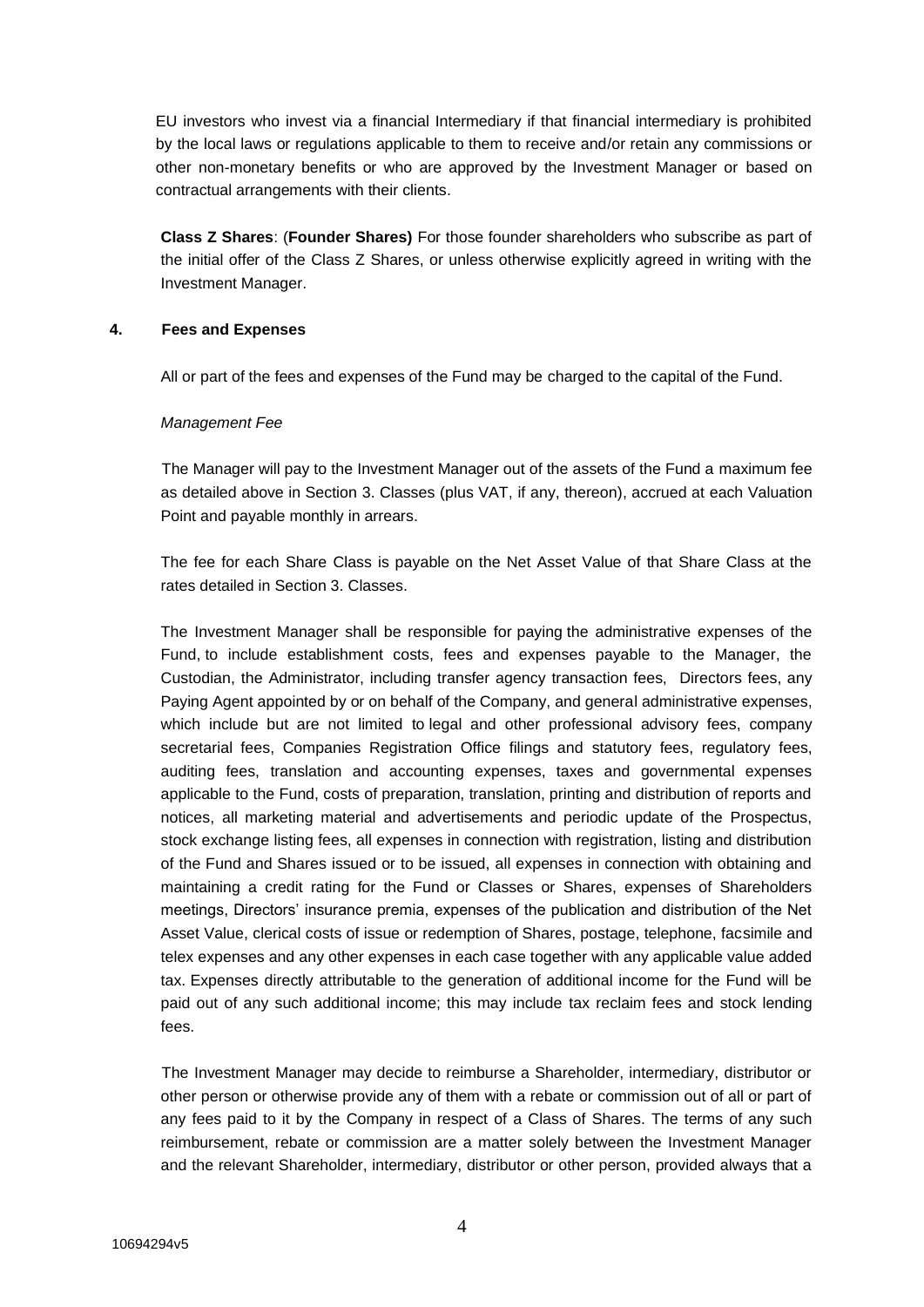condition of any such arrangement is that the Fund shall not incur any additional obligation or liability whatsoever, and such arrangement is in accordance with applicable law.

#### *Global Distributor*

The Global Distributor shall be entitled to receive a distribution fee of up to 5% on subscription proceeds in respect of any Class C or Class Y Shares. Subject to, and in accordance with the requirements of the Central Bank, this fee may be waived in whole or in part at the discretion of the Global Distributor.

The fees of any sub-distributor appointed by the Global Distributor will be paid out of the portion of the fees payable to it for the distribution of Shares of the Fund.

For the avoidance of doubt, a distribution fee is not payable on the occurrence of an automatic conversion or merger of Shares from one Class to another Class.

# **5. Minimum Subscription**

The Minimum Subscription *(\*Initial Subscription)* limits are detailed above under the section headed "3. Classes".

Subject to and in accordance with the requirements of the Central Bank, the Directors reserve the right to differentiate between Shareholders and to waive or reduce the Minimum Subscription.

# **6. Classification of the Fund pursuant to the Sustainable Finance Disclosure Regulation (EU) 2019/2088 (the "SFDR")**

The Fund shall be classified as an Article 8 Fund pursuant to the SFDR. While the Fund promotes environmental characteristics in the manner described herein, it does not currently commit to investing in any "sustainable investments" with an environmental objective within the meaning of SFDR. Accordingly, it should be noted that the Fund is not in scope of Article 6 of Regulation (EU) 2020/852 of the European Parliament and of the Council of 18 June 2020 (the "**Taxonomy Regulation**") and the investments underlying the Fund do not take into account the EU criteria for environmentally sustainable economic activities.

### **7. Investment Objective**

The investment objective of the Fund is to provide investors with long-term capital appreciation.

# **8. Investment Policy**

In seeking to achieve its investment objective the Fund intends to directly invest at least 80% of its net assets in equity securities of companies with a market capitalization typically in excess of US\$200 million at the time of initial investment, that are either primarily traded on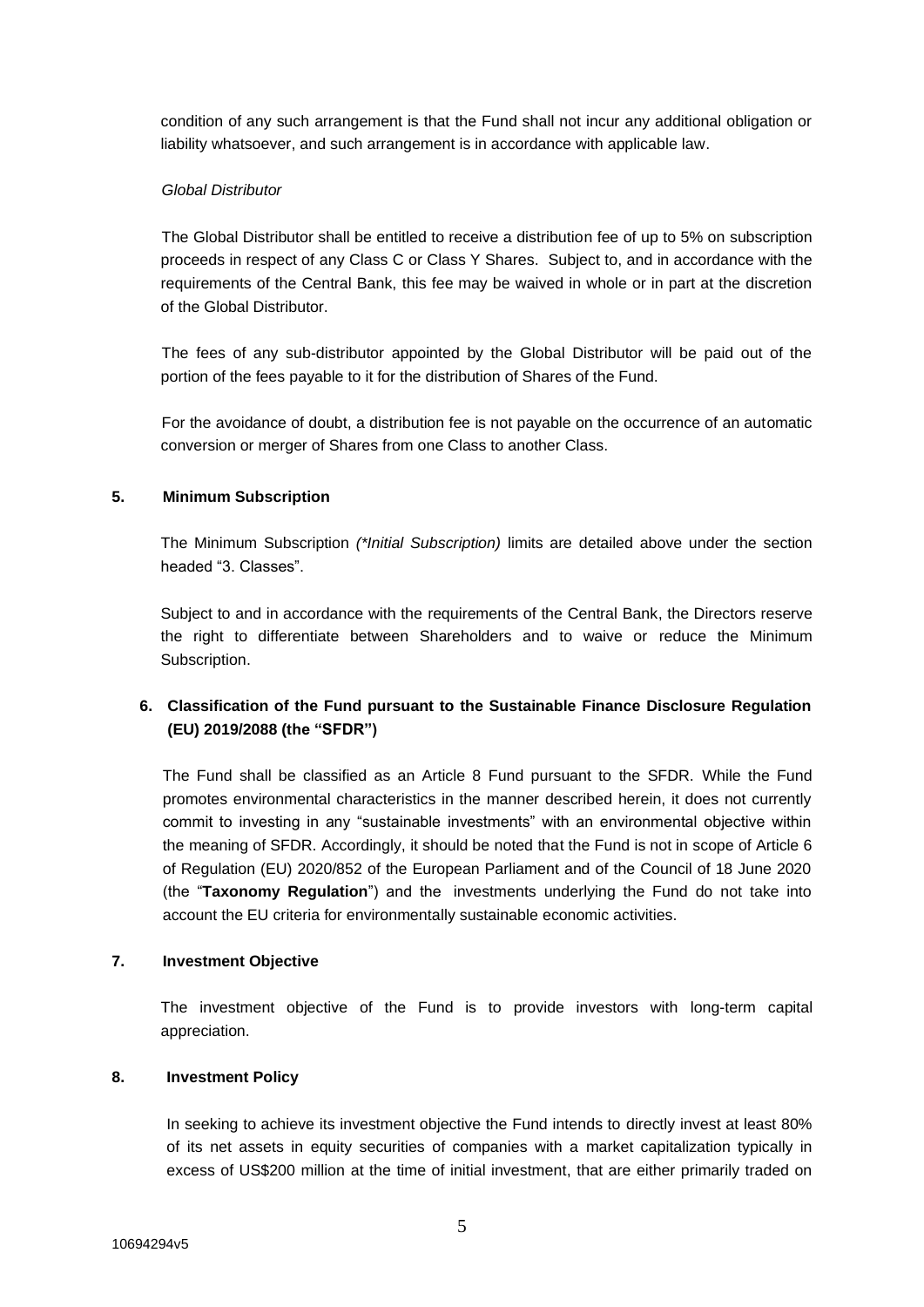the China Markets or in Taiwan (such as China H Shares), or that derive at least 50% of their revenues from business activities in China or Taiwan, but which may be listed and traded on other Recognised Exchanges.

The equity or equity related securities in which the Fund may invest include common stocks, preferred stocks, securities convertible into common stocks, rights and warrants. No more than 5% of the Net Asset Value of the Fund will be invested in warrants. The securities in which the Fund may invest will be listed or traded on a Recognised Exchange.

The Fund may invest in excess of 20% of its Net Asset Value in emerging markets.

Under normal market conditions the Fund intends to invest in at least 20 stocks. The Investment Manager may invest the Fund's assets in securities of companies with a wide range of market capitalizations and in companies domiciled throughout the world.

The Fund may invest in China A shares listed on the Shanghai Stock Exchange via the Shanghai Hong Kong Stock Connect scheme, or the Shenzhen Stock Exchange via the Shenzhen Hong Kong Stock Connect scheme (as further described in the sub-section headed "Stock Connect Scheme" below).

The philosophy of the Fund is to remain invested. In order to comply with the requirements of the German Investment Tax Act, the Fund will invest at least 51% of the Fund's Net Asset Value at any time in equities which are listed on a stock exchange or traded on a regulated market. The term "equities" in this context does not include units or shares of investment funds, real estate investment trusts (REITs) or depositary receipts. When current market, economic, political or other conditions are unstable and would impair the pursuit of the Fund's investment objective, the Fund may temporarily invest up to 49% of its assets in cash, cash investments such as bank deposits and certificates of deposit or high quality investment grade short-term money market instruments (including, but not limited to, commercial paper and treasury bills), and in fixed and/or floating rate corporate and/or government bonds of investment grade rating. The Fund will not invest in bonds, be they investment grade or with a credit quality below "speculative grade", nor will the Fund invest in asset backed securities (ABS) or similar assets with a credit quality of investment grade or below investment grade. When the Fund takes a temporary defensive position, the Fund may not achieve its investment objective.

The financial derivative instruments which the Fund may utilise include futures, options and forward foreign exchange contracts (details of which are set out in the section of the Prospectus headed "Financial Derivative Instruments and Techniques for Efficient Portfolio Management") for efficient portfolio management purposes, hedging purposes, to reduce portfolio risk or to obtain in a more efficient way exposure that would otherwise be obtained by direct investment in equity securities in accordance with the investment objective and policies above, and as further detailed below. The leveraged exposure of the Fund through the use of derivatives will not exceed 100% of the Net Asset Value of the Fund, as measured using the commitment approach in accordance with the UCITS Regulations. It is expected that the use of financial derivative instruments for efficient portfolio management purposes, hedging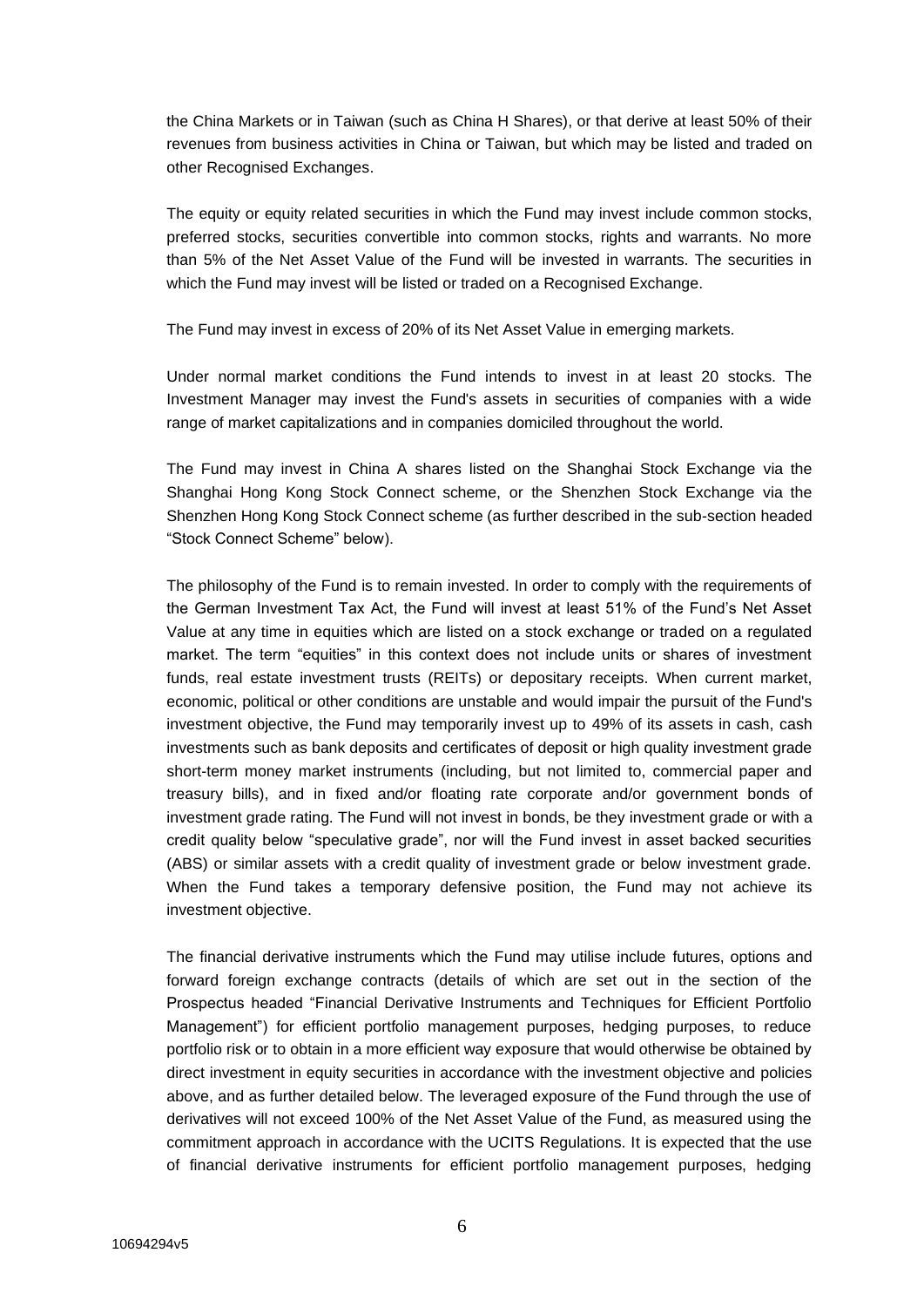purposes and to indirectly gain exposure to underlying equity and/or equity related securities where the Investment Manager feels it is more efficient to do so, will actively reduce the risk profile of the Fund.

Futures and options may be used to hedge against downward movements in the value of the Fund's portfolio, either by reference to specific securities (i.e. equity or equity related securities) or markets to which the Fund may be exposed. These derivative instruments may also be used to reduce the Fund's direct exposure to equity or equity related securities or markets on a short or medium term basis where it is more efficient to use derivatives for this purpose, or to gain indirect exposure to equity or equity related securities where the Investment Manager feels that such use of financial derivative instruments is in the best interests of the Fund.

Forward foreign exchange contracts will only be used for hedging purposes or to alter the currency exposure of the underlying assets in accordance with the limits set out by the Central Bank. The Fund will not be leveraged as a result of engaging in forward foreign exchange contracts.

The Fund may enter into stocklending and repurchase/reverse repurchase agreements for efficient portfolio management purposes only, subject to the conditions and limits set out in the Central Bank UCITS Regulations. The maximum exposure of the Fund in respect of stocklending and repurchase/reverse repurchase agreements shall be 30% of the Net Asset Value of the Fund. However, the Investment Manager does not anticipate that the Fund's exposure to stocklending and repurchase/reverse repurchase agreements will exceed 0%- 20% of the Net Asset Value of the Fund. The types of assets that will be subject to stocklending and repurchase/reverse repurchase agreements will be equity and equity related securities.

The Fund is considered to be actively managed in reference to the MSCI Golden Dragon Index (the "Benchmark") by virtue of the fact that it uses the Benchmark solely for performance comparison purposes. The Benchmark is not used to define the portfolio composition of the Fund or as a performance target and the Fund may be wholly invested in securities which are not constituents of the Benchmark. Shareholders' attention is drawn to the fact that the Benchmark is not an index which integrates environmental and social considerations.

#### *Investment Strategy*

Investments are selected using a combination of analysis of economic and market factors, screening the investible universe for key identifiers of quality, value, earnings trend and price momentum, and detailed analysis of the underlying business. From this the Investment Manager develops high conviction investment ideas which produce relatively low Fund portfolio activity.

The Fund promotes environmental and/or social characteristics within the meaning of Article 8 of SFDR. In that respect, the Investment Manager assesses the sustainability of each investment, including environmental, social and governance (ESG) factors including, but not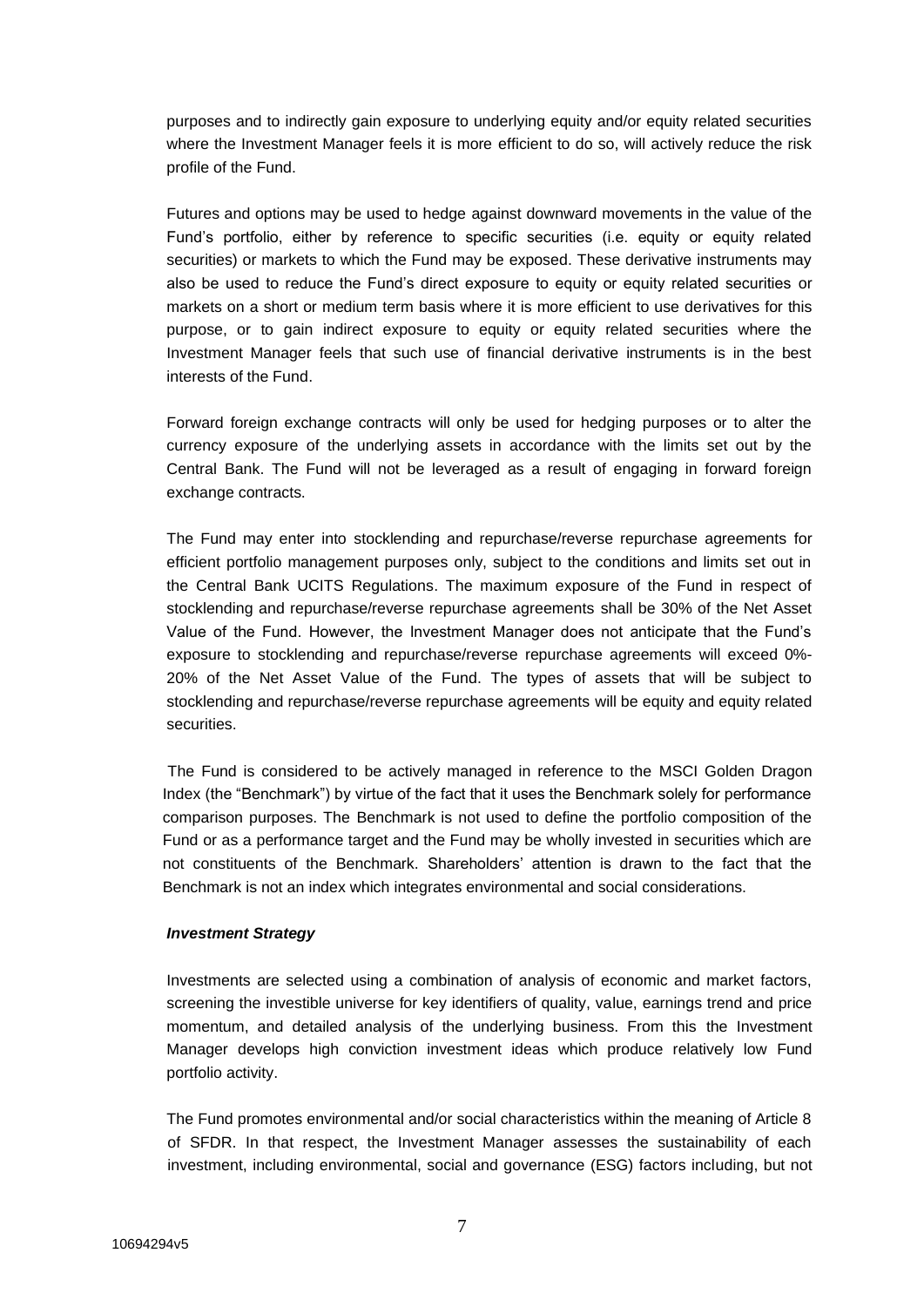limited to, material environmental, social, human capital, business model, and governance factors, management remuneration and incentivisation, and carbon intensity and carbon transition risk, alongside traditional financial metrics.

In identifying investments which allow the Fund to promote environmental or social characteristics, the Investment Manager will focus attention on companies' resources and energy usage intensity, on waste and emissions, and on employee development, pay and conditions. The Investment Manager will be looking for improving disclosure in these areas that is both relevant and measurable and for management structures and policies to deliver improving outcomes.

The Investment Manager will form its own view on the environmental and social credentials of businesses, and their governance practices, in particular with respect to factors it regards as material. Information will be derived from the company's own disclosures, compared to industry peers, and using third-party data. Such assessments are ultimately designed to aid evaluation of a company's competitive advantages, growth drivers, profitability, and exposure to material risks alongside traditional financial metrics.

The Investment Manager analyses how well a company manages its material ESG exposures. For the environmental and social categories, the Investment Manager evaluates factors specific to the company's industry and for the governance category, the Investment Manager evaluates a company with consideration to regional norms.

The Investment Manager may engage with companies on governance issues. The Investment Manager may also engage with companies in seeking greater disclosure on policies, progress and outcomes related to the environmental and social considerations outlined above to meet the aim of promoting environmental and social characteristics. Specific circumstances in which the Investment Manager might engage, with a view to achieving immediate rectification, include severe controversies that undermine these objectives or would constitute a breach of the U.N. Global Compact.

The Fund will not invest in companies as per the Investment Manager's exclusion policy, including those that are directly involved in the design, manufacture or sale of cluster munitions and anti-personnel mines, and companies that generate more than 30% of their revenues via thermal coal extraction or thermal coal power generation.

The Investment Manager assesses an issuer's corporate governance with reference to three key areas; the issuer's management incentives, the issuer's board effectiveness, and the issuer's ownership and control. These areas are assessed by the Investment Manager using company and third-party data.

 The Investment Manager monitors compliance with the environmental, social and governance characteristics outlined above on a regular basis through ongoing monitoring of key indicators using company and third-party data providers.

Further information on the Investment Manager's responsible investment policy can be found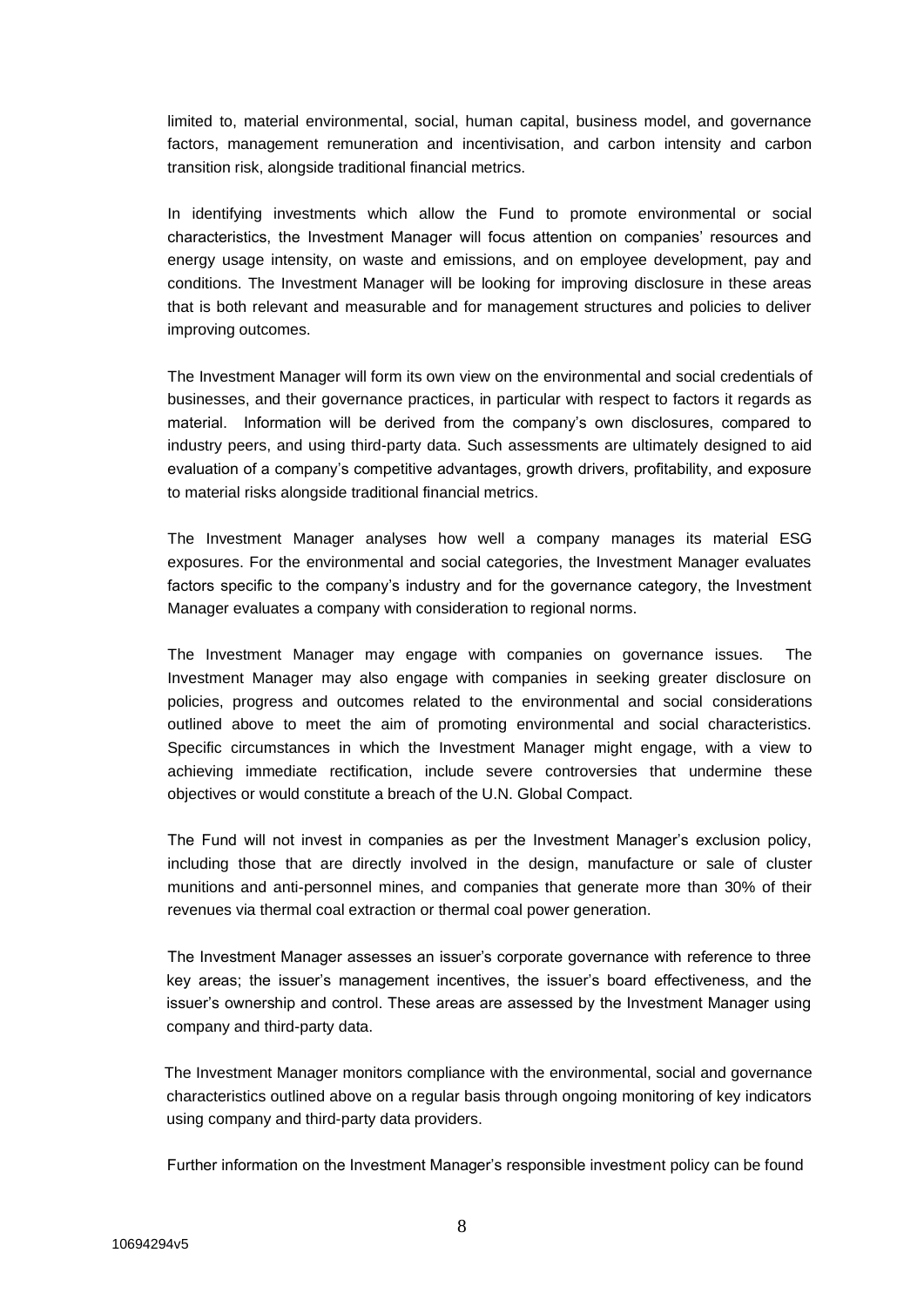on [https://www.guinnessgi.com/sites/default/files/pdf/Policy\\_on\\_responsible\\_investment.pdf](https://www.guinnessgi.com/sites/default/files/pdf/Policy_on_responsible_investment.pdf)

### **9. Offer**

The Shares in the Fund are being issued at the Net Asset Value per relevant Share Class.

## **10. Application for Shares**

Applications for Shares may be made through the Administrator (whose details are set out in the Application Form). Applications accepted and received by the Administrator prior to the Dealing Deadline for any Dealing Day will be processed on that Dealing Day. Any applications received after the Dealing Deadline for a particular Dealing Day will be processed on the following Dealing Day unless the Directors in their absolute discretion otherwise determine to accept one or more applications received after the Dealing Deadline for processing on that Dealing Day provided that such application(s) have been received prior to the Valuation Point for the particular Dealing Day. Applications received after the Dealing Deadline but prior to the Valuation Point will only be accepted in exceptional circumstances as determined and agreed by the Directors, and having regard to the equitable treatment of Shareholders.

Initial applications should be made using an Application Form obtained from the Administrator and may be sent by post or alternatively by telefax or email, without a requirement to submit an original Application Form, together with such other papers (such as documentation relating to money laundering prevention checks) as may be required by the Directors or their delegate. No redemptions will be processed until the Application Form and such other papers as may be required by the Directors have been received and all anti-money laundering procedures have been completed. Subsequent applications to purchase Shares following the initial subscription may be made to the Administrator by telefax or email or such other means as may be permitted by the Directors without a requirement to submit original documentation and such applications should contain such information as may be specified from time to time by the Directors or their delegate. Amendments to a Shareholder's registration details and payment instructions will only be made following receipt of original written instructions from the relevant Shareholder.

# *Fractions*

Subscription monies representing less than the subscription price for a Share will not be returned to the investor. Fractions of Shares will be issued where any part of the subscription monies for Shares represents less than the subscription price for one Share, provided however, that fractions shall not be less than 0.01 of a Share.

Subscription monies, representing less than 0.01 of a Share will not be returned to the investor but will be retained by the Company in order to defray administration costs.

#### *Method of Payment*

Subscription payments net of all bank charges should be paid by CHAPS, SWIFT or telegraphic or electronic transfer to the bank account specified in the Application Form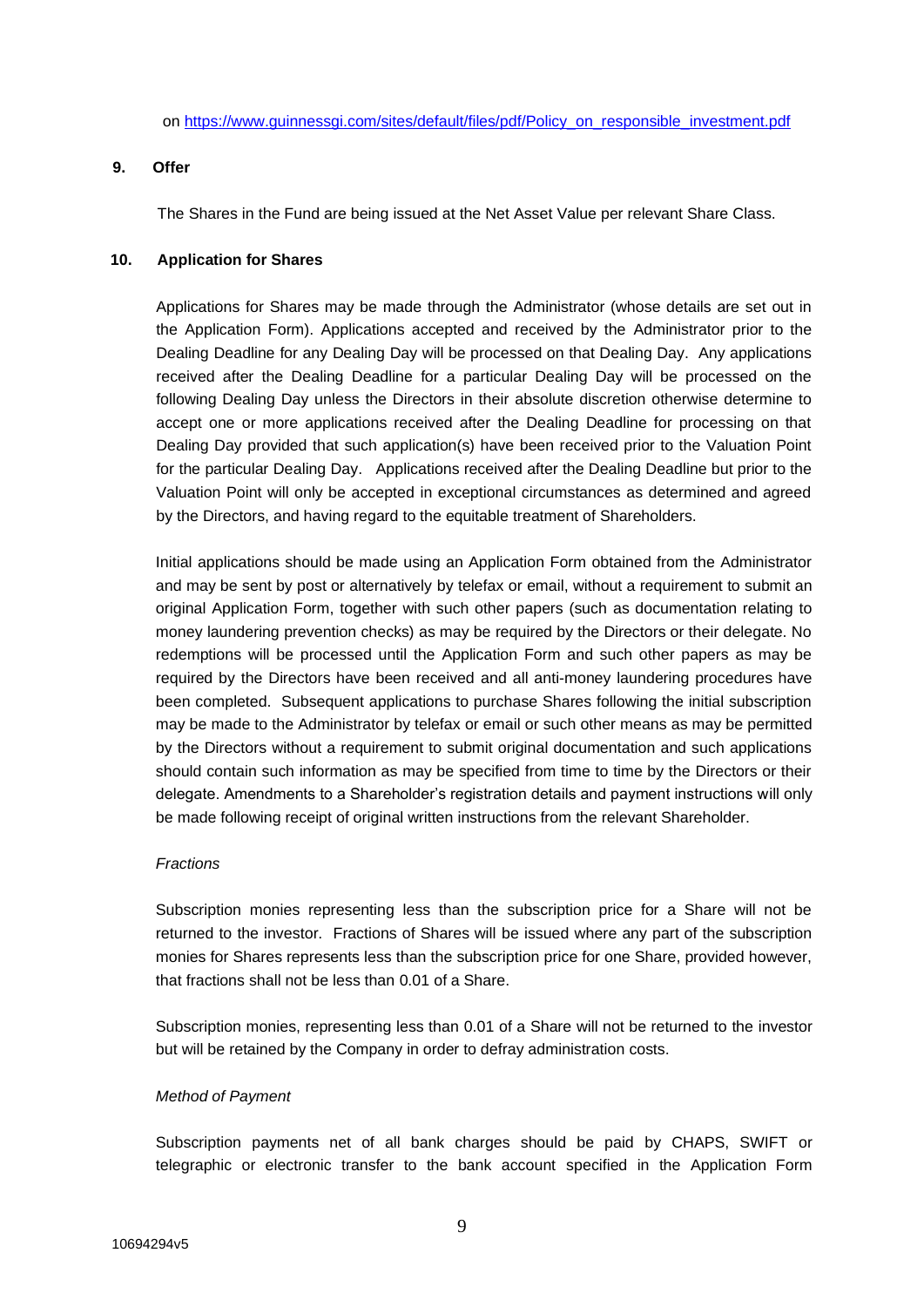enclosed with this Prospectus. Other methods of payment are subject to the prior approval of the Company. No interest will be paid in respect of payments received in circumstances where the application is held over until a subsequent Dealing Day.

## *Currency of Payment*

Subscription monies are payable in the currency of denomination of the relevant Share Class. However, subscriptions may be made in any freely convertible currency accepted by the Administrator but will be converted into the currency of denomination of the relevant Share Class at the rate of exchange available to the Administrator. The cost of conversion shall be deducted from the monies subscribed by an investor and the amount remaining will then be invested in Shares. The attention of investors is drawn to the fact that the value of Shares subscribed for in a currency other than the currency of denomination of the relevant Share Class will be subject to exchange rate risk in relation to the relevant currency of denomination.

## *Timing of Payment*

Payment in respect of subscriptions must be received in cleared funds by the Administrator no later than 3 Business Days after the relevant Dealing Day provided that the Company reserves the right to defer the issue of Shares until receipt of cleared subscription monies by the Fund. If payment in cleared funds in respect of a subscription has not been received by the relevant time, the Manager or its delegate may (and in the event of non-clearance of funds, shall) cancel the allotment and/or charge the investor interest based on the Sterling Overnight Index Average (SONIA) as fixed by the Bank of England + 1.5% for the relevant subscribed currency, which will be paid to the Manager together with an administration fee of Stg£100, or its relevant subscribed currency equivalent. The Company may waive either of such charges in whole or in part. In addition, the Manager has the right to sell all or part of the investor's holding of Shares in the Fund or any other Fund of the Company in order to meet such charges.

# **Confirmation of Ownership**

Written confirmation of each purchase of Shares will be sent to Shareholders within 48 hours of the purchase being made. Confirmation will normally be dispatched by email or facsimile where the relevant and proper contact details have been provided to the Administrator, or alternatively by post at the discretion of the Administrator. Title to Shares will be evidenced by the entering of the investor's name on the Company's register of Shareholders and no certificates will be issued.

#### **11. Redemption of Shares**

Requests for the redemption of Shares should be made to the Administrator whose details are set out in the Application Form on behalf of the Company by way of a signed application form or facsimile or written communication or email or such other means as may be permitted by the Directors and should include such information as may be specified from time to time by the Directors or their delegate. Requests for redemption received prior to the Dealing Deadline for any Dealing Day will be processed on that Dealing Day. Any requests for redemption received after the Dealing Deadline for a Dealing Day will be processed on the next Dealing Day unless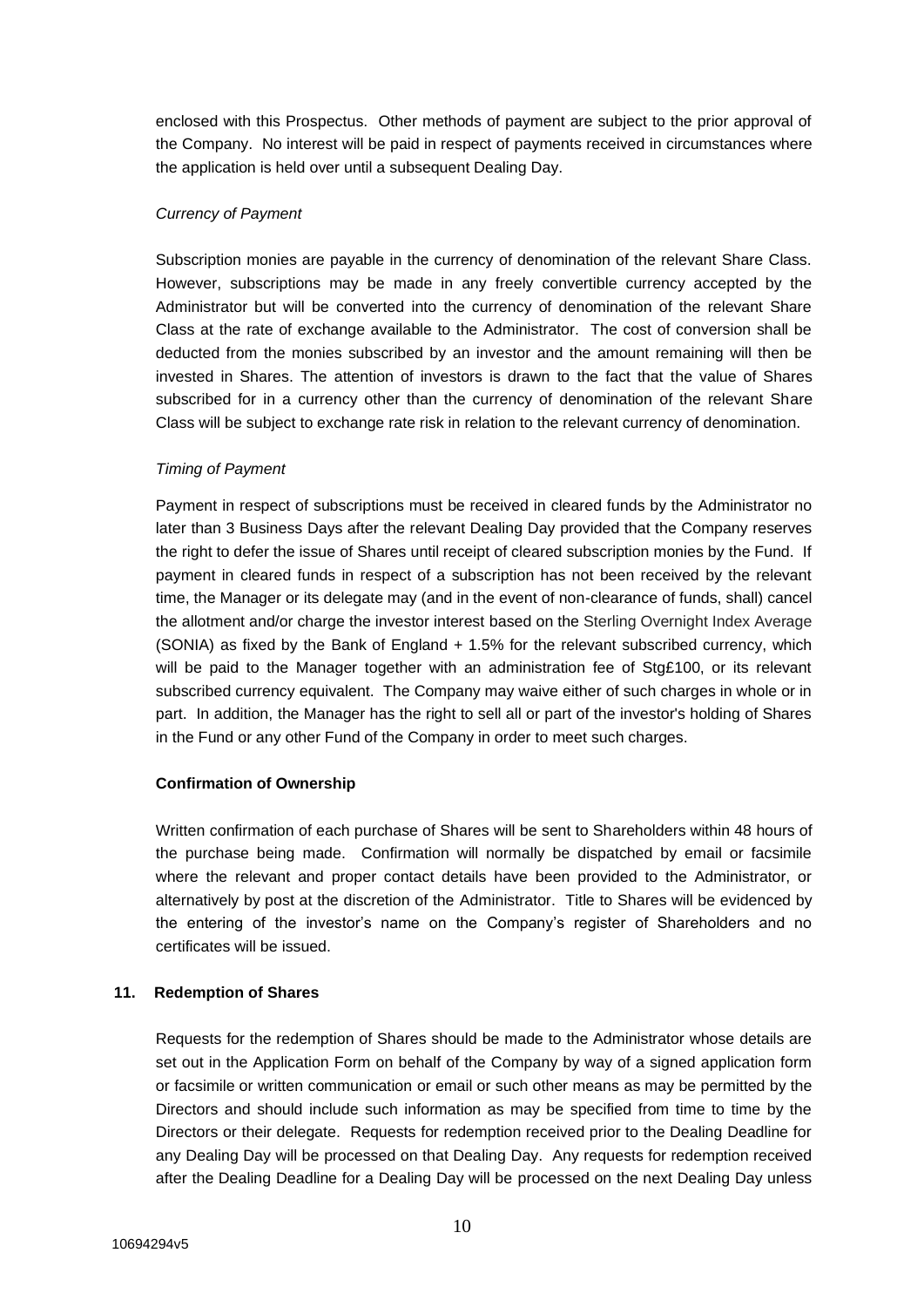the Company in its absolute discretion determines otherwise. Redemption requests received after the Dealing Deadline but prior to the Valuation Point will only be accepted in exceptional circumstances as determined and agreed by the Directors, and having regard to the equitable treatment of Shareholders. Redemption requests will only be accepted for processing where cleared funds and completed documents including documentation relating to money laundering prevention checks are in place from original subscriptions. No redemption payment will be made from an investor holding until the subscription application form and all documentation required by or on behalf of the Company (including any documents in connection with antimoney laundering procedures) has been received from the investor and the anti-money laundering procedures have been completed.

The redemption price per Share shall be the Net Asset Value per Share.

# *Method of Payment*

Redemption payments following processing of instructions received by telefax will only be made to the bank account detailed on the Application Form or as subsequently notified to the Administrator in writing.

# *Currency of Payment*

Shareholders will normally be repaid in the currency of denomination of the relevant Share Class. If, however, a Shareholder requests to be repaid in any other freely convertible currency, the necessary foreign exchange transaction may be arranged by the Administrator (at its discretion) on behalf of the Shareholder and the cost of conversion shall be deducted from the redemption proceeds payable to the Shareholder.

# *Timing of Payment*

Redemption proceeds in respect of Shares will be paid within 5 Business Days of the Dealing Deadline for the relevant Dealing Day provided that all the required documentation has been furnished to and received by the Administrator.

# *Withdrawal of Redemption Requests*

Requests for redemption may not be withdrawn save with the written consent of the Company or its authorised agent or in the event of suspension of calculation of the Net Asset Value of the Fund.

# *Compulsory/Total Redemption*

Shares of the Fund may be compulsorily redeemed and all the Shares may be redeemed in the circumstances described in the Prospectus under the sub-headings "Compulsory Redemption of Shares" and "Total Redemption of Shares".